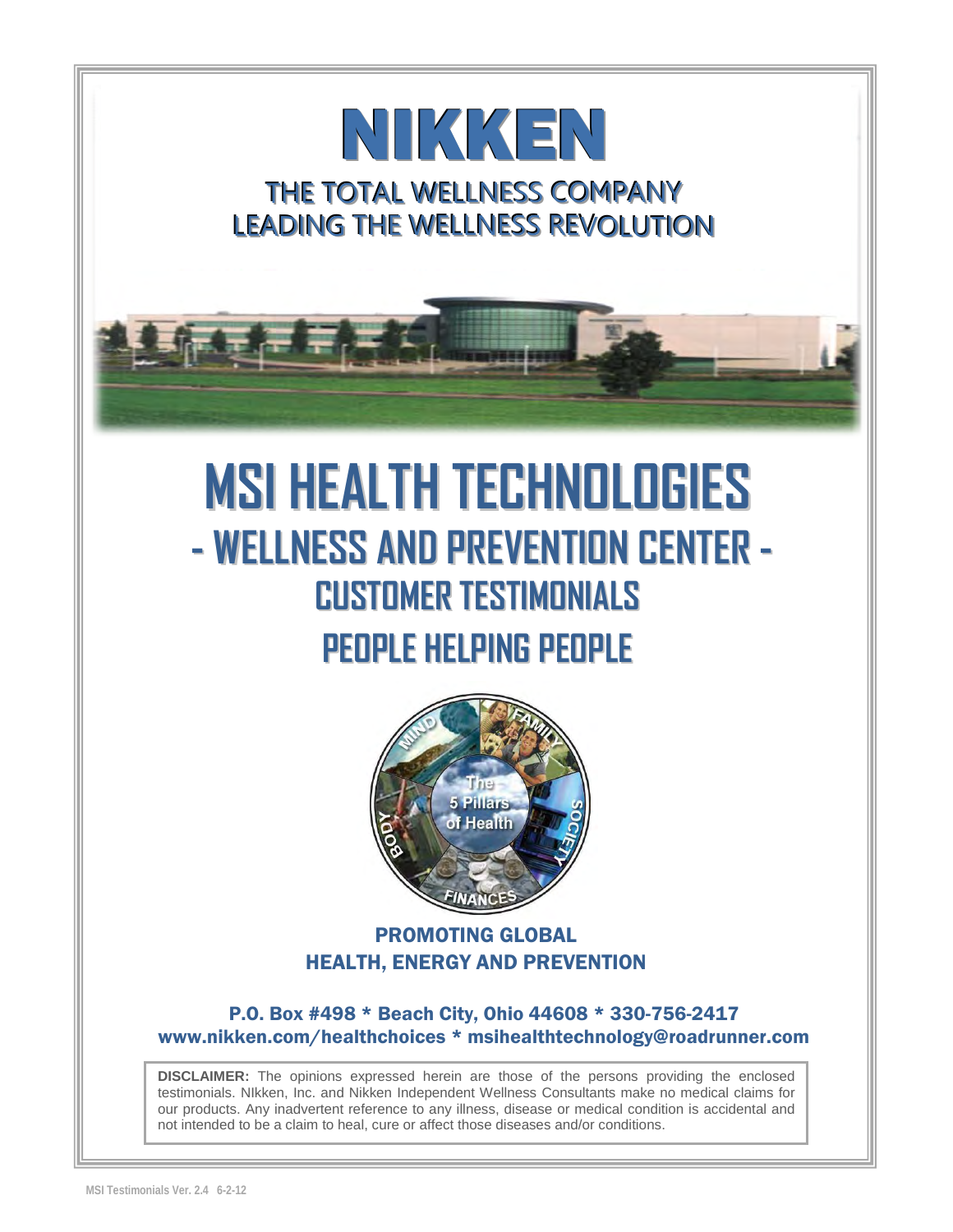

Re: Testimonial Letter regarding Nikken Health and Wellness Products

Dear Ken,

I was first introduced to Nikken, Inc. wellness products in March of 1994 by an old friend, a podiatric physician who I had known for over 30 years.

He told me that for 12 years, he had been suffering with ever increasing neck and back pain. Despite consulting with over 25 physicians at a world class medical center and being prescribed many drugs and therapies, his condition worsened. He was finally advised to seek total disability and buy a wheelchair. Luckily for him, a family physician in his area had been using some magnetic products from Japan made by Nikken, Inc. He had been amazed at the effectiveness of these products on a variety of physical conditions. This physician was calling doctors in his area to see if he could interest them in taking a look at the products. When he called my friend, he was met with resistance since everything conventional had been tried without success so what were some magnets going to do?

Long story short, the magnetic mattress pad did more for him in 24 hours than all of the other therapies did in two years. My friend began using the products and to his delight, he was able to resume his normal activities. He then began using them on his patients with great success.

Based on my faith in him, I began using them for my patients and I was astounded at the beneficial effects they caused. Once a physician or podiatrist begins using these in their practice, I don't see how, after using the products, any practitioner could go back to practicing without them.

In addition to being very effective, they are completely safe and very affordable. The science behind them is sound and has been used in one form or another for hundreds of years. In fact, the very founders of medicine as we know it today used energy devices as a major part of their medical practices.

The old saying, "What goes around comes around" is certainly alive and well when examining magnetic fields and healthcare. People are becoming more and more concerned about the overall effect of drugs. Nikken offers us a drug-free way to help our patients heal and recover faster.

I was so confident about the impact of Nikken's technologies in healthcare, that I retired after 30 years of practice to devote my full efforts to spread the world about them.

Feel free to call or email me and I'll be happy to answer your questions.' (330) 837- 9077 or [purdy@sssnet.com](mailto:purdy@sssn) 

With best regards,

Robert C. Purdy, D.P.M

**Robert C. Purdy, D. P. M. \* Karen L. Purdy, R.N.**

**Independent NIKKEN Wellness Consultants \* P.O. Box 35667 \* Canton, Ohio 44735**

**PHONE 330.837.9017 • FAX 330.837.9525 • E-MAIL: [purdy@sssnet.com](mailto:purdy@sssnet.com) \* [www.nikken.com.](http://www.nikken.com/) \* [www.mynikken.net/luxor](http://www.5pillars.com/luxor)**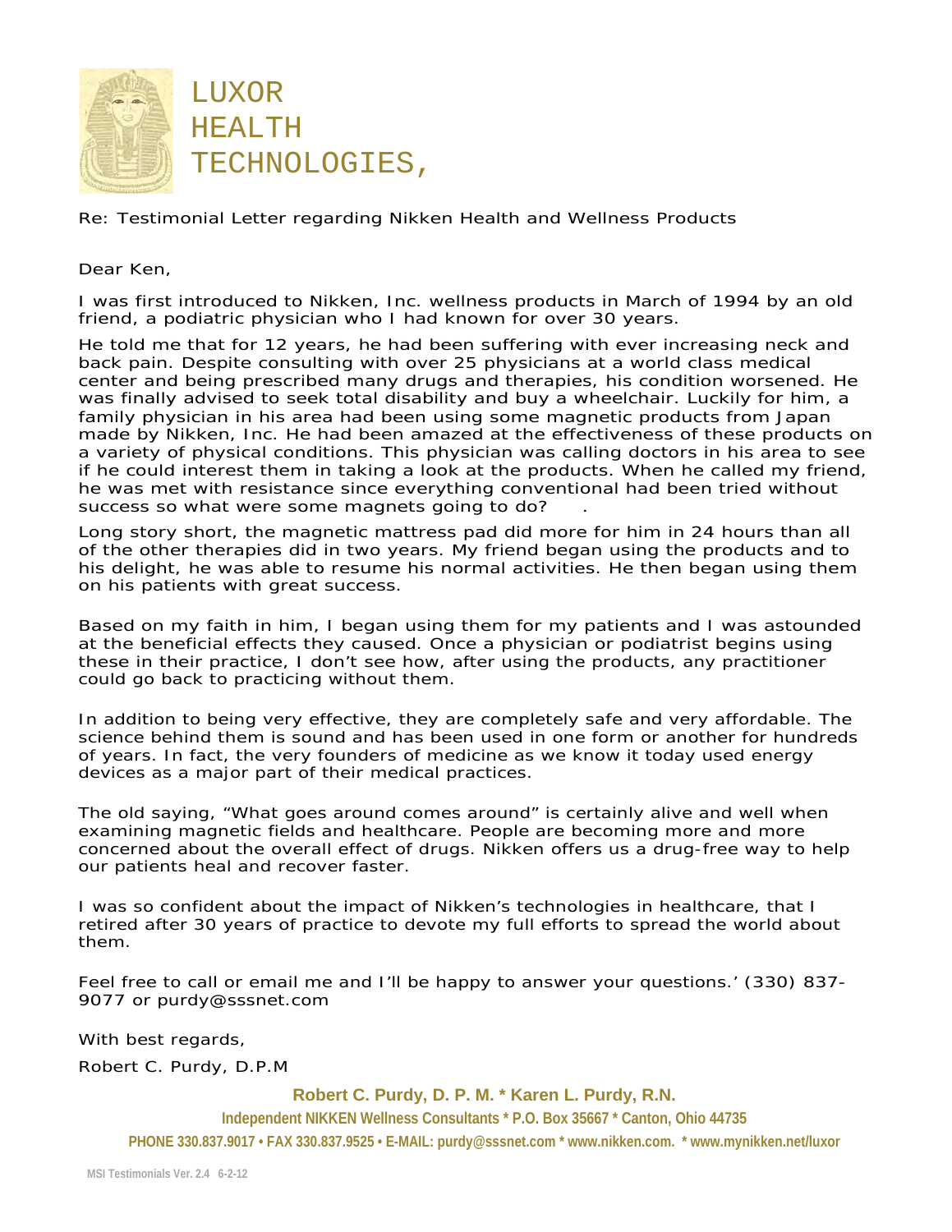#### NOTE: FOLLOWING IS A SMALL PORTION OF THE "*COINCIDENCES*" THAT HAVE BEEN SUBMITTED TO MSI HEALTH TECHNOLOGIES BY THOSE HELPED BY NIKKEN PRODUCTS

#### ANOTHER NIKKEN COINCIDENCE - SPINA BIFIDA OCCULTA

Dear Ken,

 $\overline{\phantom{0}}$ 

 $\overline{\phantom{0}}$ 

I would like to share with you my personal experience with Nikken products that virtually changed my whole life. I was diagnosed with *Spina Bifida Occulta*, a birth defect of the spine, twelve years ago. From that day onwards I was plagued by lower back pain every once in a while. I tried several treatment methods to relieve the discomfort without much success. Later I accepted it as a way of life even though it affected me in numerous ways both physically and mentally.

Sometime around the  $4<sup>th</sup>$  of July this year I got the back pain and this time it did not respond to medication as before. I suffered for three whole months being in constant debilitating pain, unable to walk, sit or sleep properly. I swallowed pain and muscle relaxing medication bottle after bottle, with scary side-effects. The pain and medication was affecting my working ability, impairing sound judgment and making me very depressed. During this time many x-rays were taken and I was put through an intensive 60 day rehabilitation therapy program. This program helped a lot at the beginning, by toning my almost non-working muscles and actually reduced the pain too, which by this point had moved up from the lower back all the way to the neck region. As soon as I got off the program the pain came back in all its fury. Getting up from bed in the morning was an ordeal for me. I had to virtually roll off the bed and crawl for a while before I could straighten out. Bending over the bathroom sink was almost impossible. I had my wife put on my shoes every morning for three months. Needless to say, this was putting an immense stress on my family too.

Then the miracle happened. A friend, whose wife was an independent Nikken distributor, introduced me to the products and loaned me a "Kenko flex" pad. I put the pad on right away and by the end of the day I could definitely tell a difference. When I got up the next morning, with the pad faithfully taped on, I got the shock of my life. I could sit on the bed for the first time in 90 days, I didn't have to crawl, I didn't need my wife to put on my shoes, the pain was completely gone. I was a little stiff but there was no pain. I have been free of discomfort for the past two months and am now getting the benefit of the other great products offered by Nikken,

These products gave me back the life I was used to and I was finally able to experience the last few days of outdoor weather. I wanted to take this opportunity to thank Bill and Darlene Fischer for introducing me and my wife Kumudu, to the Nikken products and the Nikken opportunity. We look forward to exciting times ahead.

Best Regards,

Ravi Kulasekere Ph.D. Physics

Senior Research Physicist Materials Physics Research The Goodyear Tire and Rubber Co. 142 Goodyear Blvd. Akron, OH 44305

**NOTE: Today, Ravi Kulasekere is presently Director of Clinical Physics in Radiation Oncology at Metro Medical Center, Cleveland, Ohio**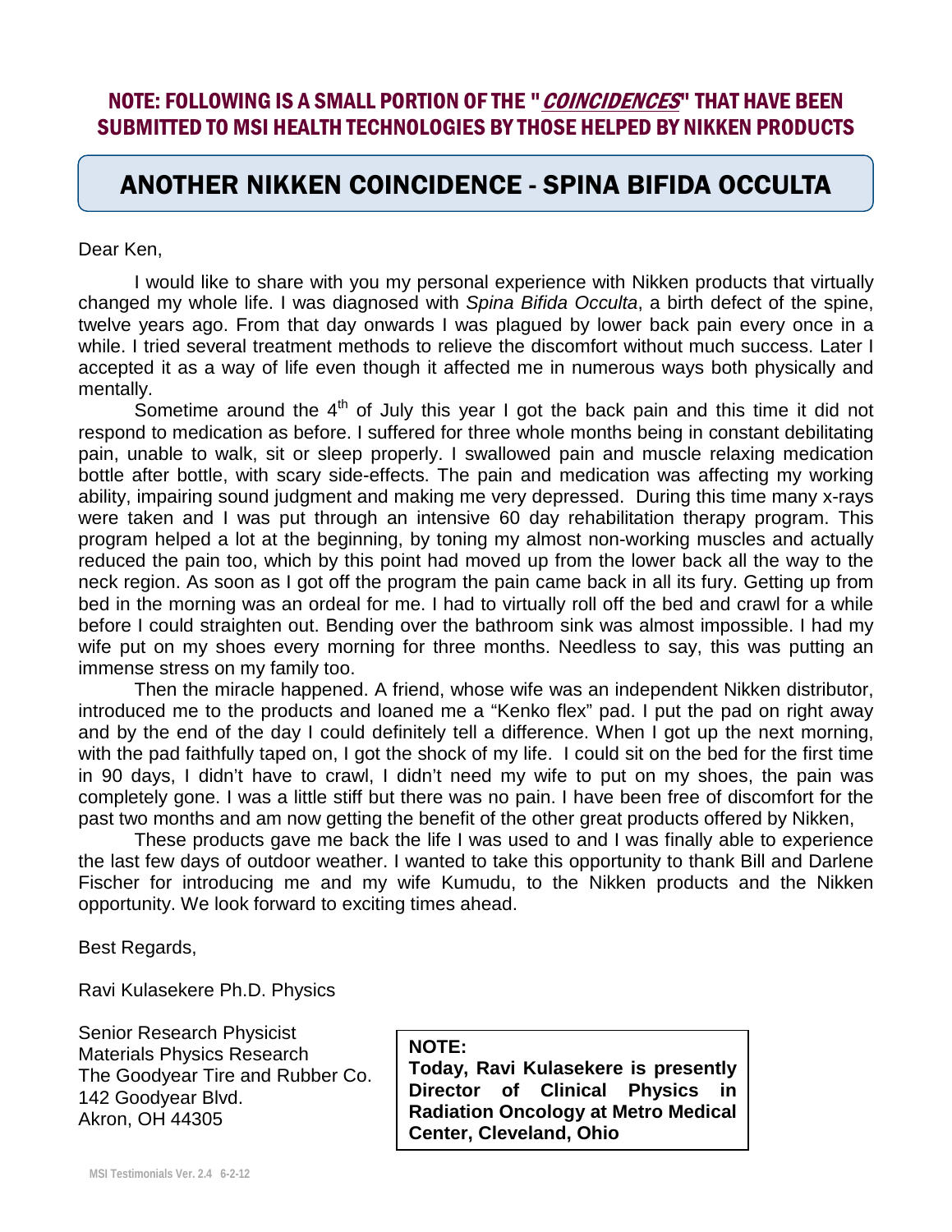#### NOT A COINCIDENCE - HOW DO MAGNETS WORK?

#### THE HEALING POWER OF MAGNETS

Mankind has been using magnets for healing since the dawn of early civilizations. The ancient Hebrews, Arabs, Indians, Chinese, Egyptians, and Greeks all document the use of magnetic therapy. According to legend, Cleopatra wore a magnetic amulet on her forehead to preserve her youth. And her beauty was indeed legendary!

Today, scientists and doctors worldwide are researching the use of magnets for healing and pain management. Dr. Oz recently did an episode on the healing powers of magnets where he said, "Magnetic therapy will revolutionize pain management." I know this to be true from personal experience.

**Personal: An MRI showed that the cause of my husband's crippling back pain were four (4) herniated discs in his lower back. Years of steroid injections, muscle relaxers and painkillers helped mask the pain, for a while. Then a friend told me about magnetic therapy. My husband's pain was so bad that he agreed to try it. That was over two years ago. Today he is pain-free and medication-free. He even does yoga and jogs.** 

All cells in the body share common components, regardless of their type. One of the common constituents of all cells are ions. Ions are positively and negatively charged particles that conduct electro-magnetic pulses from within the cell. Without ions a cell cannot live.

In a normal healthy cell, the ions are distributed around the cell with all the positive ions on one side and the negative ions on the opposing side. The ions that live outside the cell will align with those inside the cell so that opposing poles are together with the cell membrane between them. This allows fluid, oxygen and nutrients to move freely in and out of the cell, while at the same time maintaining the natural balance within the cell (homeostasis).

In a diseased or injured cell, the positive and negative ions do not stay on opposing sides of the cell. They are misaligned and scatter randomly around the cell. This results in cellular imbalance. Fluids from outside the cell penetrate it, and then push vital nutrients, hormones and electrolytes (salts) out of the cell. The cell's ability to function is greatly reduced and cellular degeneration and inflammation begins which if not corrected, leads to the death of the cell.

When a static magnetic field is applied over an injured area, the magnetism penetrates the tissues and surrounds the damaged cell. The magnetic field created around the outside of the cell will pull the ions, both inside and outside the cell, back into alignment. The result is that as the ions once again return to their correct position within the cell, the extra fluid that has penetrated the cell is pushed out (via osmosis and diffusion) and returned to the surrounding tissues. Inflammation is reduced; the cell regains its natural healthy balance, making healing of the damaged area possible.

Unlike conventional pain killing drugs, magnets do not block the pain signal. They work on the cause of the pain. Depending on the type of drug, different painkillers block pain at different points along the pathway. They interrupt the signal that starts at the point of pain and travels along the nerve pathways via the spinal cord to the pain receptors in the brain. Unfortunately, prescription painkillers only last for a short period of time, are highly addictive, and do nothing to actually heal injuries. Magnets, on the other hand, work by reducing inflammation at the point of injury, which helps promote healing and reduce pain. Modern medicine may be finally catching up to what the ancient healers knew about the healing power of magnets.

Virginia Applen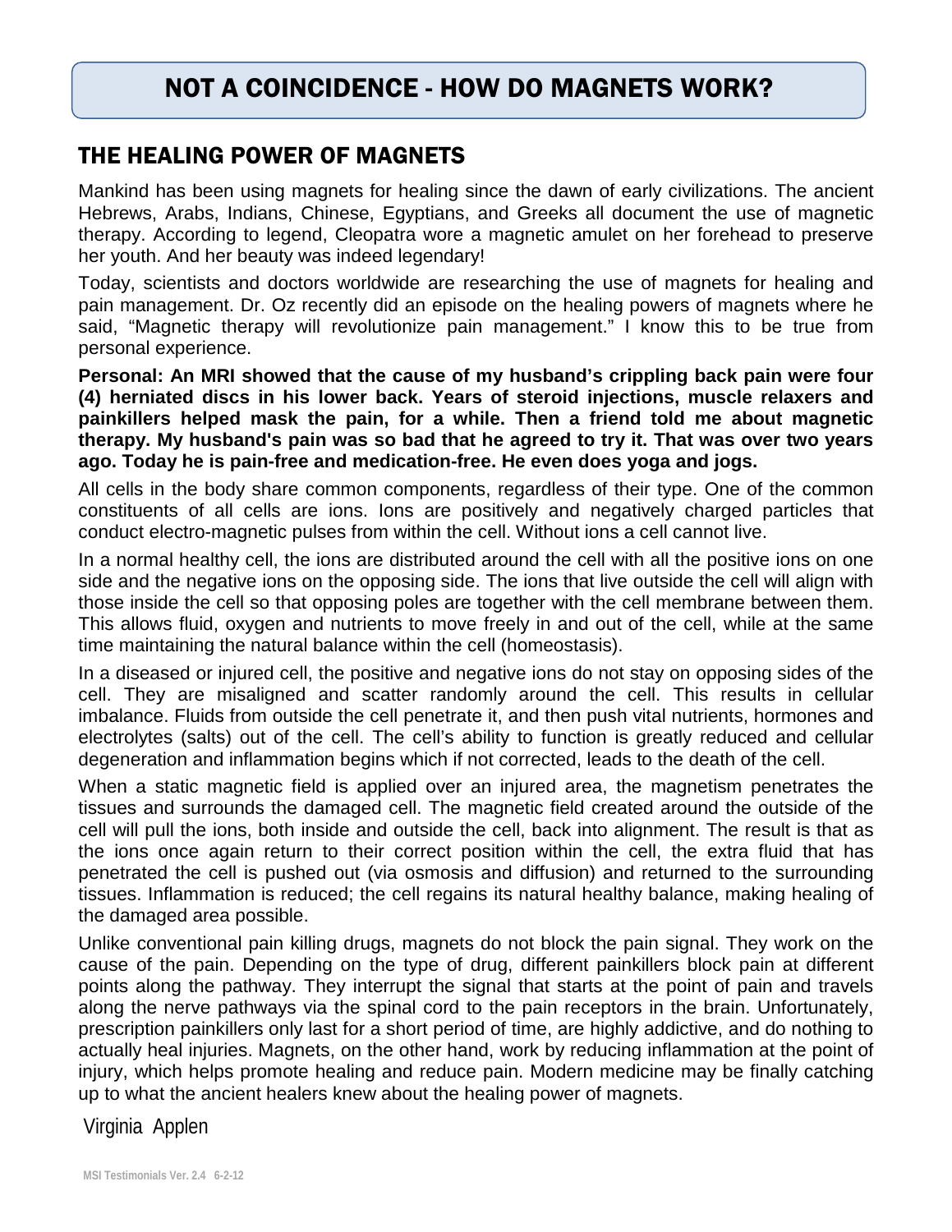#### ANOTHER NIKKEN COINCIDENCE SEVERE BRUISE REDUCED DRAMATICALLY

Four years after ridding her body of Fibromyalgia with Nikken products, my wife Carol was stricken with Primary Progressive Aphasia and Dementia. She has been bed ridden with a feeding tube since April of 2005. We take care of her at home and have her on a regimen of Nikken nutritionals, plus she sleeps on a Nikken magnetic mattress pad and pillow. Since April of 2005, she has never had the beginning of bedsores and the last time she was in the

hospital, the nurses and doctor commented on the condition of her skin. She is 67 years old, has barely any wrinkles, and has skin like a 40 year old. She was hospitalized the last time because we thought she had another blood clot, in her left arm this time. However, it was just a huge bruise caused when her arm slipped down over the arm on her Geri chair and she constricted her arm against the side of the chair. Because of being on a blood thinner, she bruises very easily.

I took the photos on the right showing the progression of her bruise from the first day home from the hospital until the fifth day.

The first day home, I taped a Nikken Super Mini Magnetic disk over the center of the bruise.

As you can see in the photo, on the third day the bruise had dissipated by 50% to 60%.

On the fifth day, the bruise was approximately the size of **a quarter**. The seventh day, it was the size of **a dime**. Today, the eleventh day, **IT'S GONE.**

The RN who comes weekly to draw Carol's blood, had been here the day she came home from the hospital and had seen the huge bruise. When she came this week, she asked how the bruise on Carol's arm was doing. First I asked her how long it usually takes for a bruise like that to go away. She said, *"Anywhere up to 6 months".*

I showed her Carol's arm. She was amazed. She said, *"If I hadn't seen this myself, I would have never believed it. What did you do?"* I explained to her what I did and she was still talking about it when she left. She was also very curious as to how Nikken products could help other people.

I guess the old adage is true;

#### SEEING IS BELIEVING!

Ken East, Nikken Independent Wellness Consultant 330-756-2417





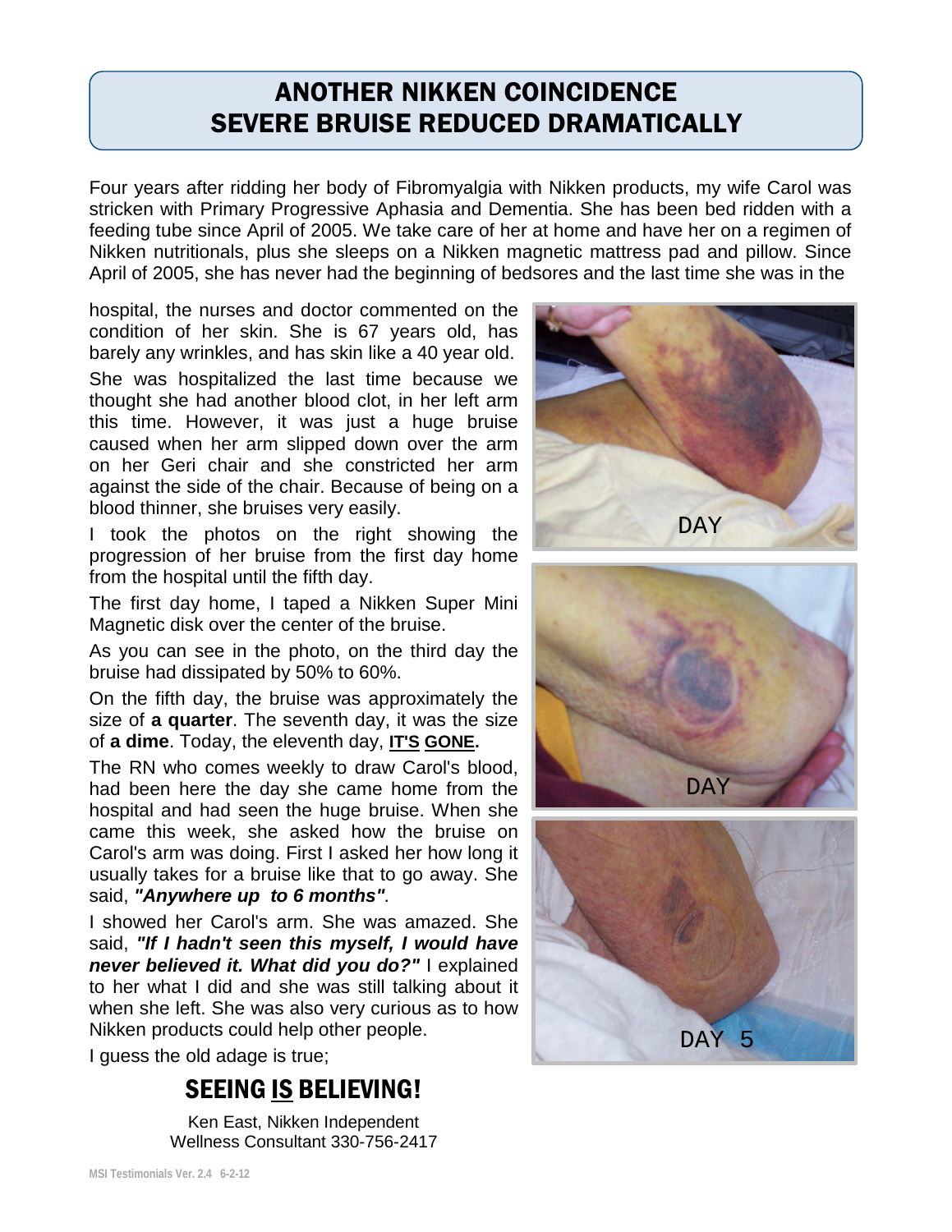# ANOTHER NIKKEN COINCIDENCE - GOOD HEALTH AT 91

Dear Ken,

I have been using Nikken products since 1996, when my late husband Russ and I became Nikken Distributors.

I just recently celebrated my 91st birthday, and attribute my present good health to the continued use of Nikken products.

I live alone, drive my car wherever I need to go, have breakfast and lunch out a few times a week with friends and am experiencing good health for a person of my age.

I sleep on a Nikken Kenko magnetic mattress pad and pillow and use a Nikken Kenko comforter. I have a Nikken PiMag Water system and a Nikken Air filtration system.

I sit on a Kenko Seat pad and use the Nikken Body Energizer whenever needed.

I also take most all of the NIkken nutritionals, plus Nikken's Bone and Joint Health Pack (OsteoDenx, Lactoferrin and Calcium Plus).

I had knee replacement surgery a few years ago and I attribute my rapid recovery from the surgery to the fact that I had a Nikken Wellness Home and used many Nikken products during my recovery.

The surgery corrected most of the problems I was experiencing, but I still had some knee discomfort. Since starting on Nikken's Bone and Joint Health Pack, the knee discomfort has disappeared.

I also use the CM Complex Skin Cream on my feet, as they ache some times and the CM cream helps alleviate the discomfort.

Needless to say, these products have allowed me to still be independent at 91 years of age. Thank you for introducing us to Nikken and thank Nikken for their many quality products. Sincerely,

*Dorothy Beals*

Dover, Ohio 330-602-4906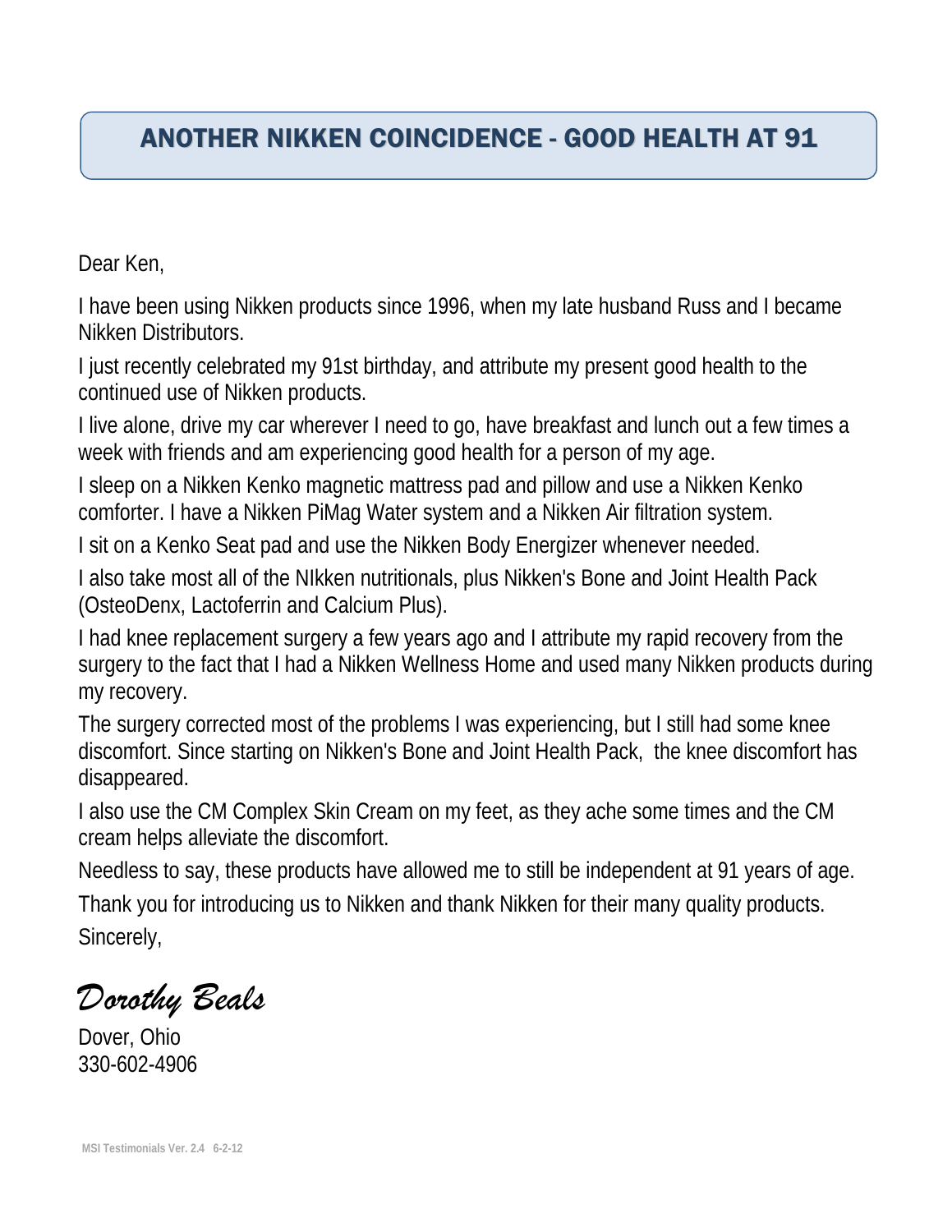#### ANOTHER NIKKEN COINCIDENCE - OSTEODENX

I want to share with you some amazing testimonies regarding Nikken's OsteoDenx bone replenishment product.

My sister-in-law, at 74, was told by her Doctor that she has severe Osteoporosis and needed to take Boniva or Fosamax. Not wanting to suffer any side effects, she declined to take anything for her bones other than calcium. By late 2008 she developed 5 spinal fractures, one after another. She was not falling, all she had to do was move a certain way, bend over, pick something up and she developed a fracture. She was at the point where she could no longer move or walk normally. All she could do was just sit in a chair most of the day. I had received information about OsteoDenx from a Health Expo I attended in 2007. I shared the information with her, but she was hesitant in taking OsteoDenx. Finally in March of 2009, her daughter talked her into taking the OsteoDenx. Her daughter told her she had to do something. When she started taking OsteoDenx in March, 2009, she stopped having fractures. She is walking faster, taller and gaining some height back. She is now able to reach a shelf in her kitchen cabinet that she couldn't reach before. She forgets about the cane she was using and sometimes walks without it forgetting she has it. She is a remarkable testimony for OsteoDenx and I share it with many who have bone health problems.

I began taking OsteoDenx in November 2008 after my Dr. told me that my last bone density test showed I still had Osteopenia. My first test was back in 2005. I thought I was doing pretty good just taking calcium and getting exercise. I had my last bone density test Dec. 2009. I got the amazing results. My back is now normal bone mass, my one femur area is showing improvement and the other femur area shows little change at this time. I know OsteoDenx works! My doctor told me not to stop what I am doing. He said most people once diagnosed with osteopenia, within 4 years with have osteoporosis. Also, I fell 3 times in 2009 and didn't break a single bone! I give Nikken's OsteoDenx all the credit!

Yvonne Kress Bolivar, Ohio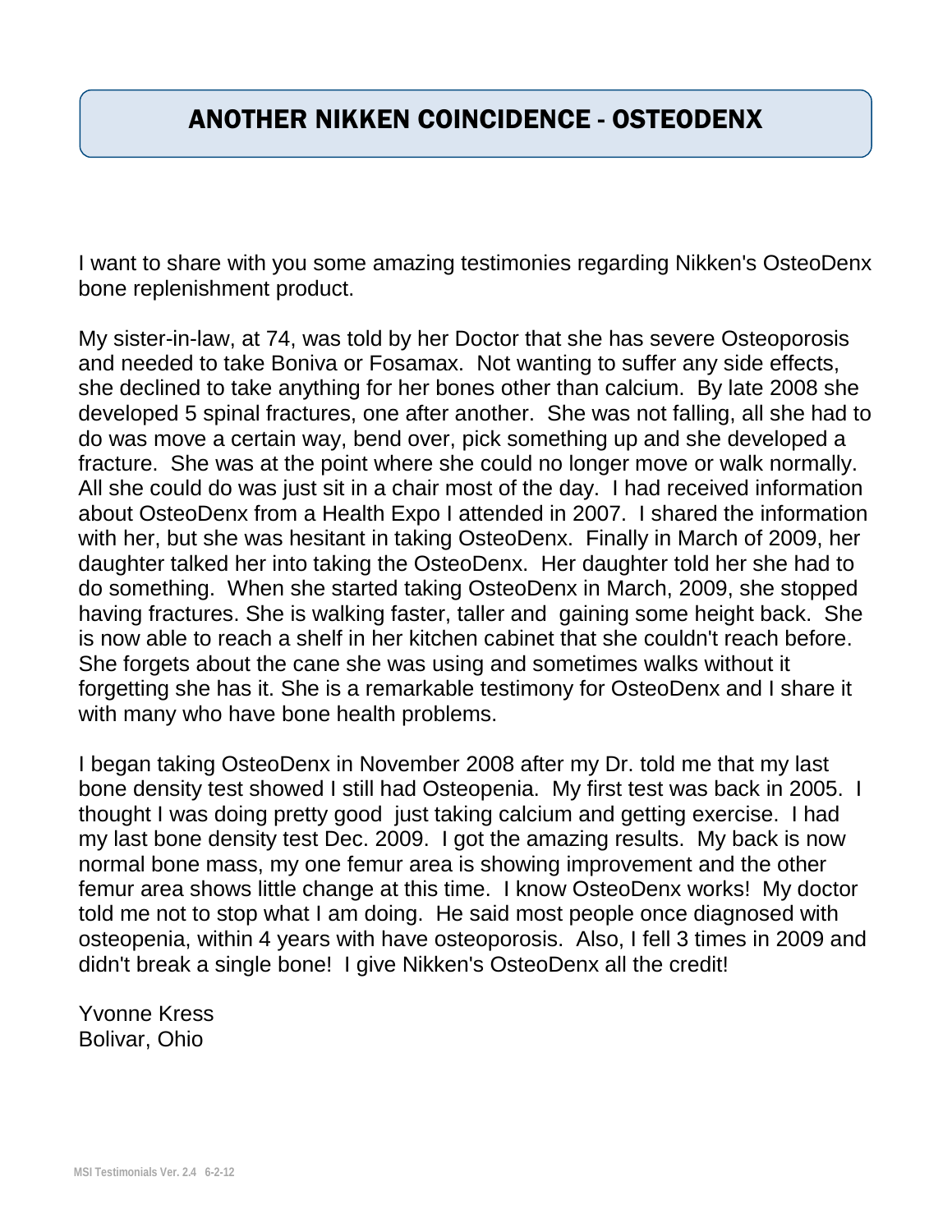#### ANOTHER NIKKEN COINCIDENCE - NEW CARTILAGE

Hi Ken,

I would recommend Nikken's "Bone Health Pack" for anything that had anything to do with bone, cartilage, inflammation, etc.

My ex-sister-in-law got dramatic results using the **Nikken Kenko Seat** and **OsteoDenx** and started shopping, going to Church, etc., *without her wheel chair* for the first time in 9 years. She had been basically housebound, either in bed or in a wheel chair.

A few months ago, she was in the kitchen and turned a certain way. She heard something pop in her back and a pain hit her so severely that she passed out.

When she went to an orthopedic surgeon and had x-rays taken, he said, *"I don't know how this happened, but you didn't break your back. You had three vertebrae that were compressed before, and somehow, new cartilage has grown back between them.* The popping noise you heard was your back readjusting itself back to normal."

She can now flex her back like never before. Everyone needs to find out about Nikken's "Bone Health" products!

Dennis Williams Vashon Island Puget Sound Washington (206) 567-4785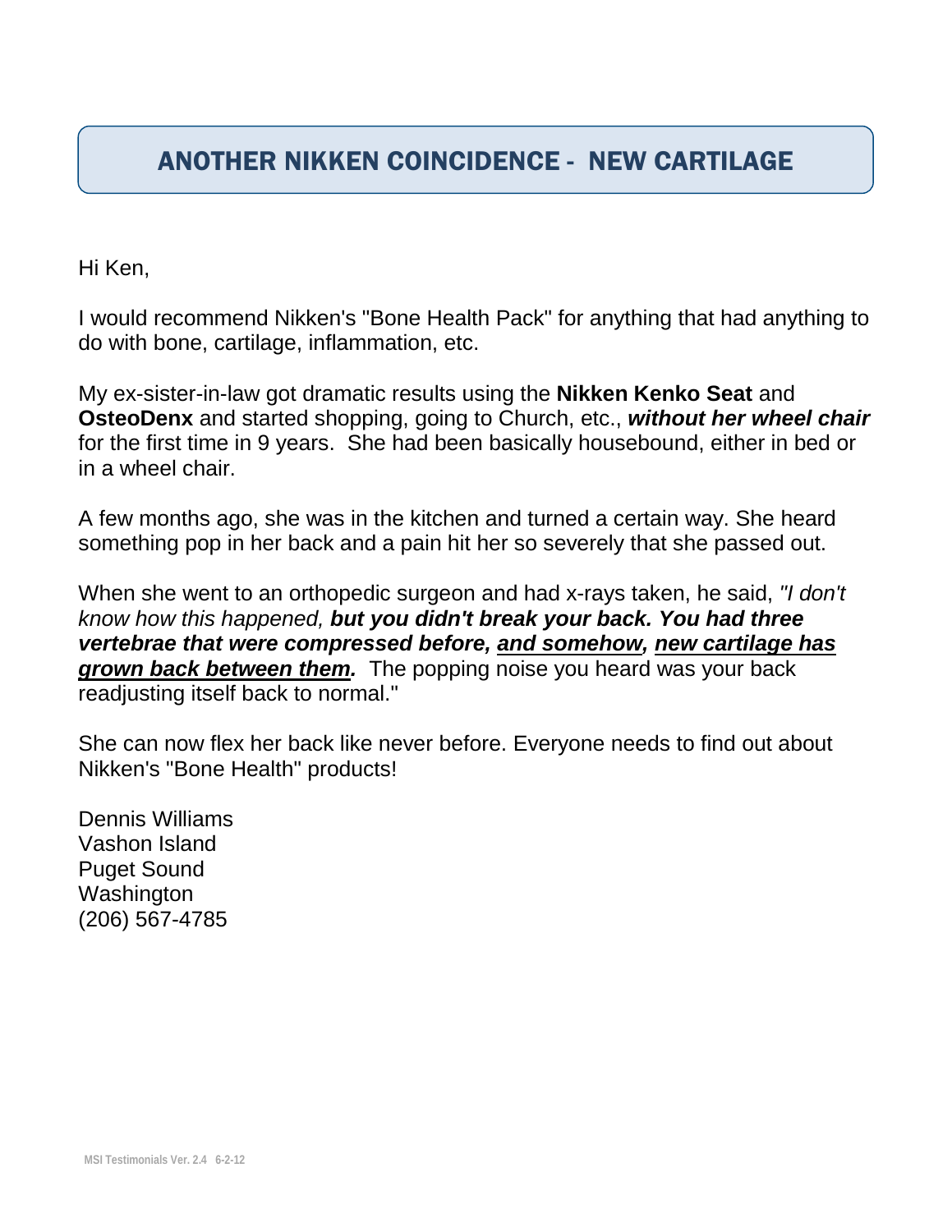# ANOTHER NIKKEN COINCIDENCE – HORSES and PEOPLE

**Ken,** 

**Just two weeks ago, my 10 year old AQHA gelding was kicked in the shoulder by another horse in the field. He came in very sore through his entire neck and left shoulder. I had a show the next day, and this being my top all around gelding, I wanted to see if I could get him as comfortable as possible. He was given one gram of Bute as soon as possible and I had my husband bring down the Nikken PowerMag. I ran the PowerMag over his neck and shoulder and just continued my normal routine all over his body. I paid special attention right to the area of the kick. By the next morning, the swelling had disappeared and I couldn't find stiffness or lameness anywhere. I ran the PowerMag all over his body like I normally do without any more extra time spent on his neck or shoulder. He performed the entire day at the show and we came home High Point of the Day.** 

**A 6 year old, AQHA gelding came off the trailer from Texas dead lame and continued lame until the day I found Nikken. I have used the Nikken PowerMag and MagSteps on this horse for a suspensory injury and he started developing side bone. I used the PowerMag all over his body like I do with all my horses now, but paid special attention to the front right leg. With a little help from the farrier and getting angles of his hooves correct, this horse came back 100% in less than 60 days. He is now on a strict training schedule and has restarted his show career. He is blind in his left eye and shifts his head and neck quite a bit to see things with the right eye. He would get very stiff and wouldn't perform straight going down the rail. I could tell a difference just the first time using the PowerMag. He's a very mouthy horse (I say he has ADHD) and he stands and completely relaxes when he hears the PowerMag turn on. Sherwin (the horse's name) also wears strips of the Nikken MagSteps in his splint boots and under 12 hour wraps and the development of side bone has dissipated.**

**My father's office manager, Carol, bought a pair of Nikken's Magsteps for her husband. He was very cautious, but with an open mind. He received them on a Monday and on Tuesday morning he stepped wrong and twisted his knee. This knee had been giving him trouble for quite some time and he knew he'd be out of commission for the next couple weeks. They decided to go out to eat for dinner Tuesday afternoon and Perry decided to put his new Magsteps in his shoes before they left. He told me that once they were home and he went to let the dog out, he suddenly realized his knee wasn't bothering him in the least. He now sits on a Nikken Kenko Seat and wears his Magsteps in all of his shoes. He says his lower back and knee pain will never stop him from doing the things he loves to do now!**

**My brother Ron pulled a muscle in his back and was miserable at work one Friday. He went to the chiropractor and was informed once he got there, that the doctor wasn't in that day. I had my husband run the PowerMag down to him and told Ron to just go home and put it between the couch and his back. It couldn't hurt right? The next afternoon as we sat down for lunch as a family, I asked him how his back felt. His said, "I only**  had that thing on for maybe an hour, and I'm fine today. I'm going to save a lot of money if I don't need the **chiropractor every week!" It took me a long time to get my PowerMag back!** 

**I wear Nikken's MagSteps in my everyday shoes as well as in my boots. After I had my son, I was so out of shape that riding one horse would leave me in pain and almost breathless from my lower back (from a car accident and being thrown off a horse going over a 3 foot jump). I couldn't lay flat at night, the pain would just radiate through my entire body. With the Magsteps alone, I had amazing pain reduction in just 24 hours. I now do what I love to do for a living. I ride nearly 7 horses a day, with no pain in the evening. I carry a lot of stress in my shoulders to the point that if my husband even attempted to rub them I would hit the floor in pain. I now thoroughly enjoy my shoulder rubs and ask for them every chance I get!** 

#### **Nicole Miller Dover, Ohio MSI Testimonials Ver. 2.4 6-2-12**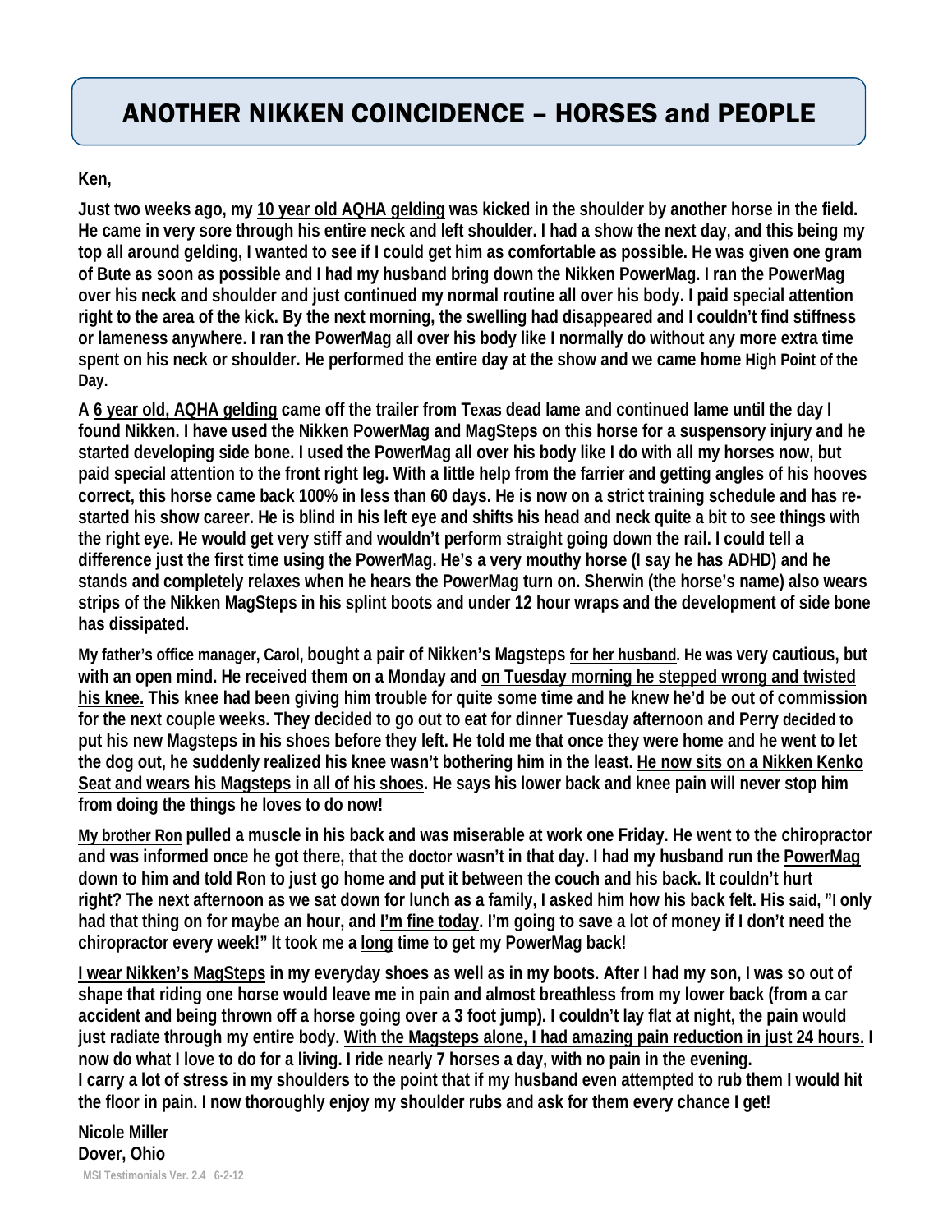# ANOTHER NIKKEN COINCIDENCE

Dear Ken,

Below are the improvements in my health I have experienced since beginning the use of the Nikken products.

To start with; I have Diabetes and Parkinson's disease.

I began using Nikken products nine (9) months ago. Since that time I have had noticeable improvement in several different areas of my life.

The first dramatic improvement occurred when I inserted Nikken Magstep insoles in my shoes. Prior to that, my left foot would swell during the day to the point that I had to remove my shoe. The circulation in my feet is also much improved.

I no longer have these problems.

I have experienced lower back pain for quite some time. I started using Nikken's Magnetic Flex Pad on my lower back and wore the pad all day long. At first I noticed I had *less pain*. I now have *no pain* when wearing the pad. In fact my back is much improved and I only use the pad as needed.

I have also had stomach and digestive problems. Since taking Nikken's nutritional digestive aids, this problem is much better.

The Nikken PiMag Water System and our Nikken Sleep System pad for our bed have played a large part in my improved health also.

All of the Nikken products I have used have had a dramatic effect on my health. I have more energy and a positive outlook on life now. My skin coloring has improved.

I would highly recommend the Nikken line of products to anyone.

Jim Sommers North Canton, Ohio 330-896-1484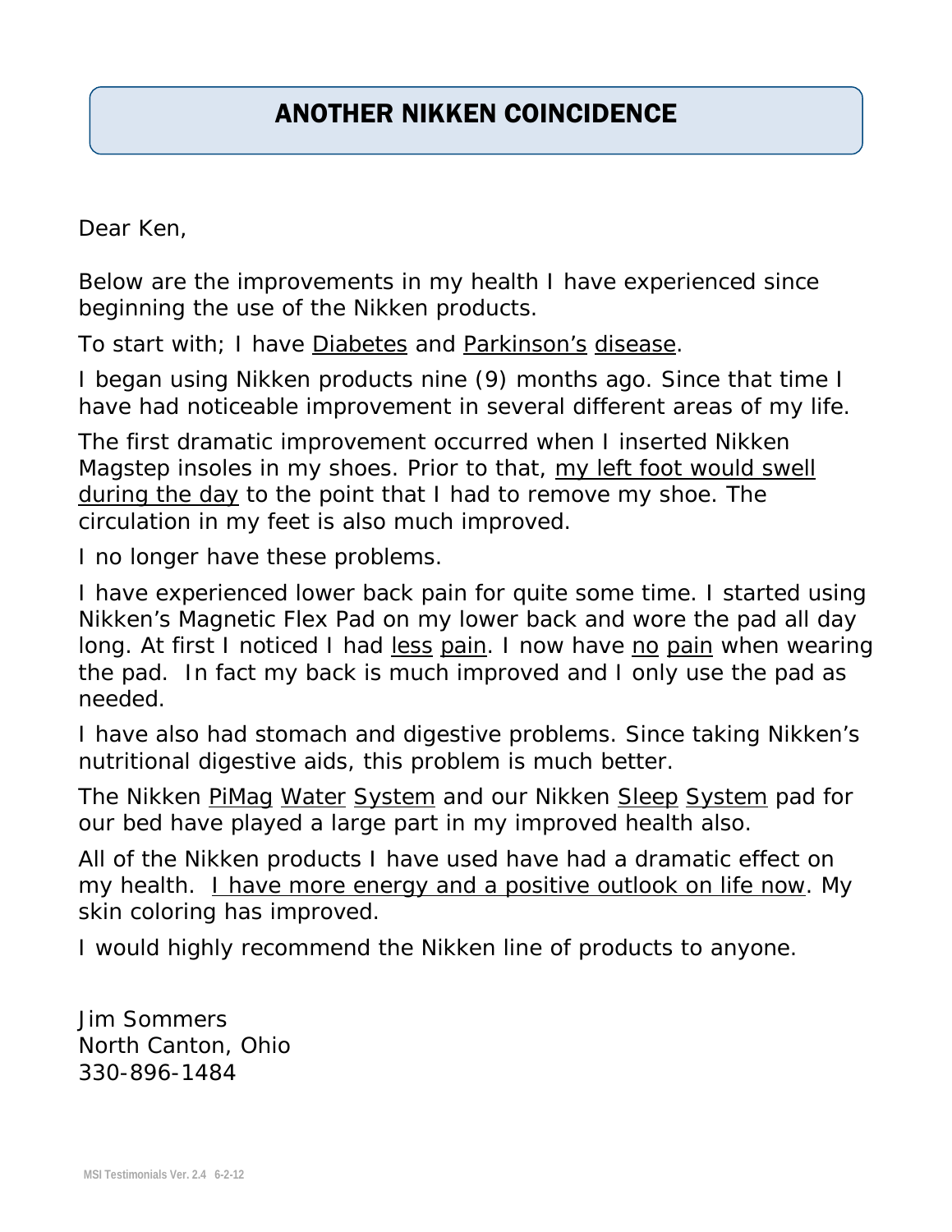## **MORE COINCIDENCES - ASTOUNDING RESULTS**





6 MO. LATER 12 MO. LATER

ANNIE'S DRY SKIN:The first picture was taken after the trial of many medicines: The second and third picture are after Annie began using Nikken's new and unique product technologies.



2<sup>1</sup>/<sub>2</sub> YEARS AFTER BURN and GRAFTS 1 MONTH LATER



**SEVERE BURN:** The first picture was taken 2<sup>1/2</sup> years after the arm was burned in an oven. Doctors had performed three skin grafts and the wound would not heal. The second picture was taken one month after applying Nikken's special energy technology products





PETER SUFFERED FROM (CHRONIC PAIN) FROM AN ELECTROCUTION. He was addicted to narcotics and needed spinal shots for pain control. He then used Nikken product technologies.

Never before has there been the need to spread the word about Nikken's Life-Changing technologies. As you can see from these photographs, the results of helping others with Nikken product technologies is an amazing, life-changing experience for everyone.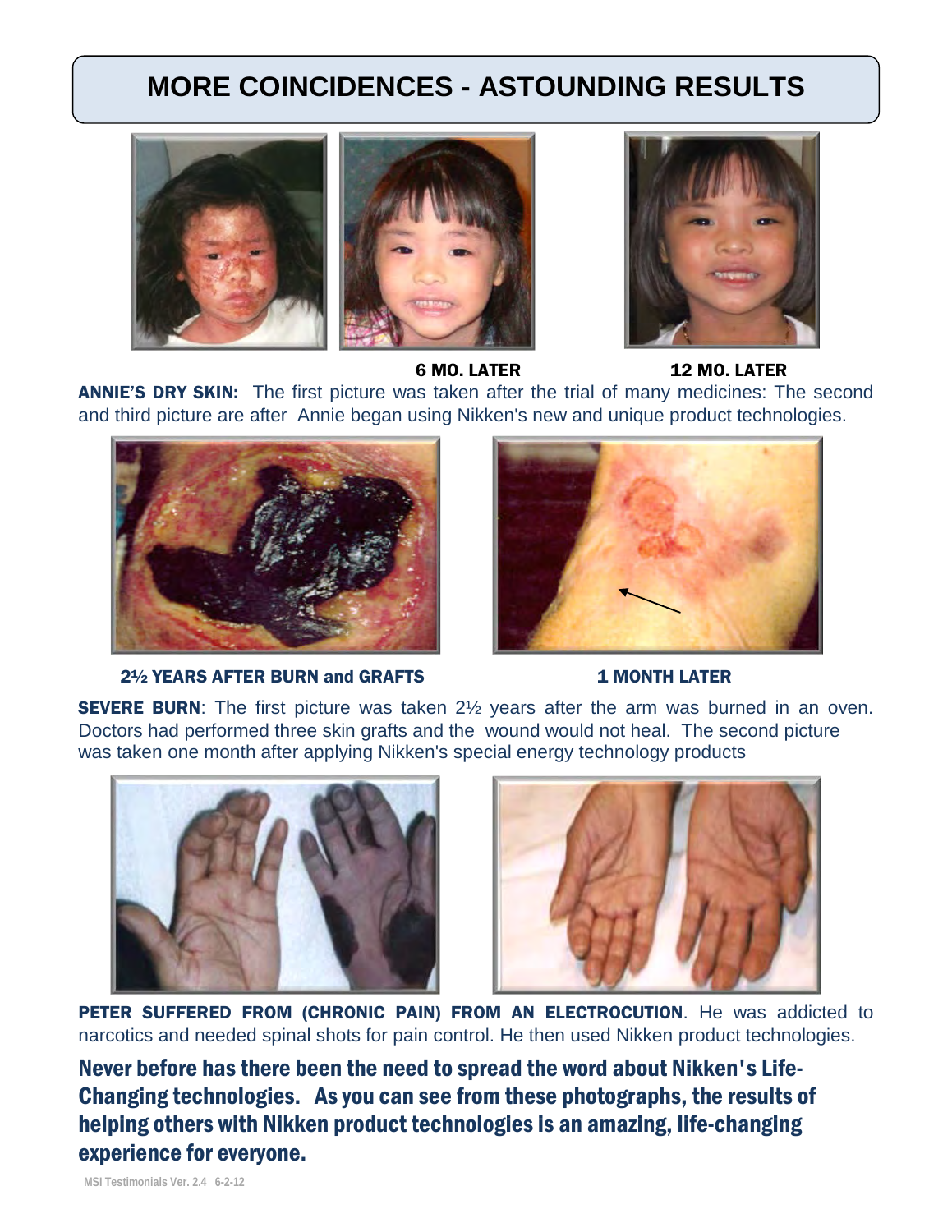#### ANOTHER NIKKEN COINCIDENCE – FIBROMYALGIA

Ken,

I had been ill for over 5 years. During this period of time I had been in various hospitals for tests, examined by many doctors and my health continued to deteriorate to where I no longer had the energy to even go up and down the stairs, or drive a car. I was told by the doctor, when I left the clinic, to go home and get my affairs in order (he thought I wasn't going to make it through Christmas).

My heart was not pumping the blood out properly, causing the pooling of blood in my legs and in my ankles. My legs and knees were swollen to twice their normal size. I had to wear heavy support hose for 4 years, day and night, to keep pressure on my legs.

During this time I was taking up to 15 prescription pills plus 10 aspirin for thinning the blood, each day.

I also had a degenerative disease of the muscles and connective tissue, which affected my entire body. That disease made me very sensitive to the touch and also made my joints painful.

Due to all my challenges I had not slept more than 2 hours a night, for 3½ years, and as a result of that, I was at the end of my rope, fearing what my future might be.

At this point, I was introduced to Nikken products by a friend of mine, Lillian Slentz. She had been introduced to these products by friends of hers, Daryl and Carol Jackson. They had been to South Dakota to see Daryl's parents and found out about the Nikken products through Daryl's mother.

After hearing about the products, my husband and I purchased a mattress pad, a pillow and Magstep shoe insoles for me.

The first night I slept on the mattress pad, I slept 7 hours. My husband had to check my breathing because I wasn't moving and he thought something was wrong.

Within 6 weeks the swelling in my legs and knees had gone away and they were back to normal and I no longer had to wear the support hose. I also reduced my medication back to 2 pills a day and no longer needed to take the aspirins.

I now sleep soundly for about 7 hours every night and wake up in the morning feeling rested and ready to face the new day.

My quality of life is greatly improved thanks to the wonderful Nikken products. I know that everyone's system is different and as a result, reacts differently. In my case, I feel these products have saved my life. Thank you Lillian Slentz, and Thank you Nikken.

Marilyn Burgess New Philadelphia, Ohio 330-339-3768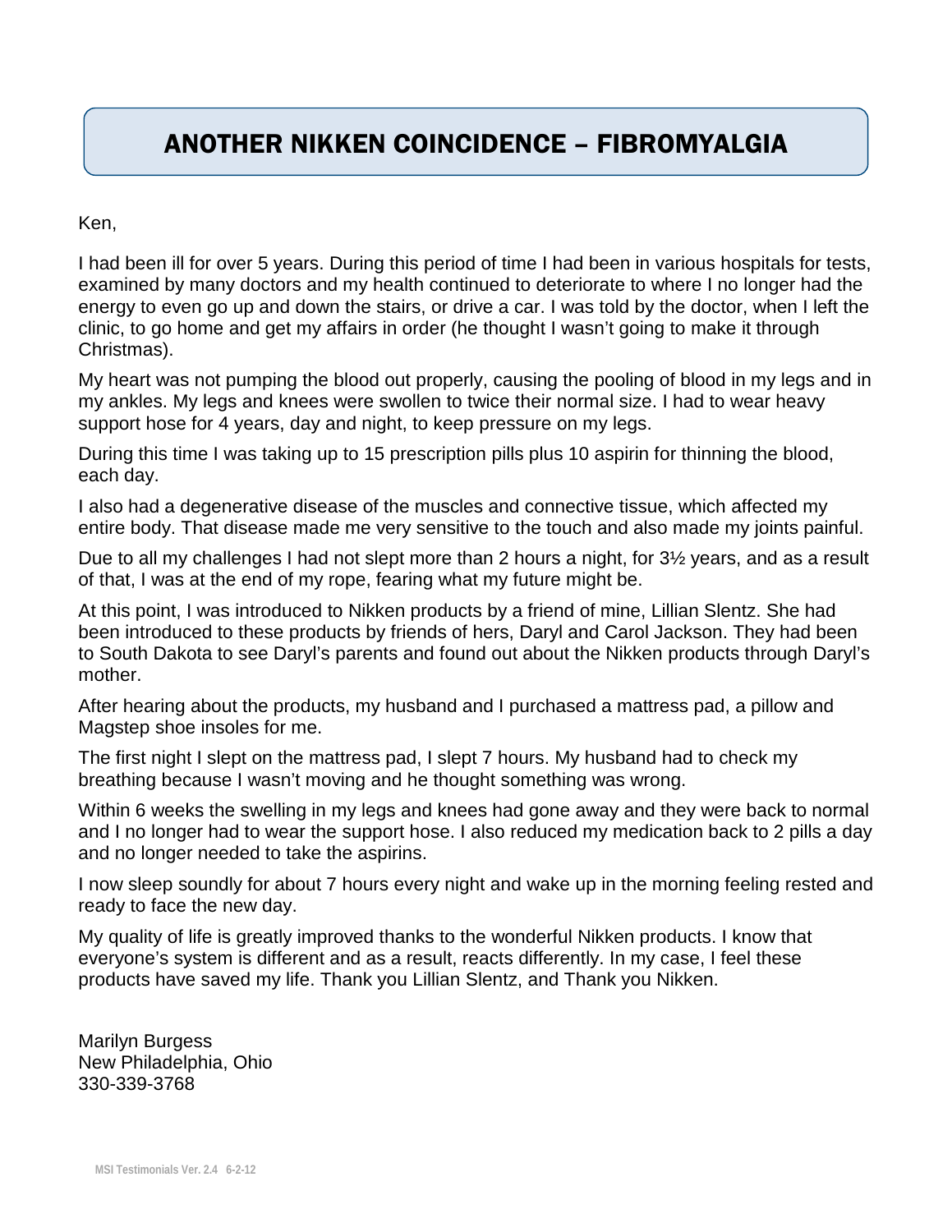## ANOTHER NIKKEN COINCIDENCE – BONES/JOINTS

Following are portions of three (3) letters we received from an Amish friend of ours from Wisconsin named Sylvia. They show the progress of her health as she began using Nikken's revolutionary bone health product, OSTEODENX.

**On January 17<sup>th</sup> Slyvia wrote**: My husband Dan wants me to try your OsteoDenx, as right now I'm having problems with my hands being numb and they just ache and throb during the night that I can hardly sleep. People say I should do carpal tunnel surgery, but I hate to think of it. I've had this problem for 10 to 15 years now, but it's getting worse. I can hardly write.

It seems like my bones are getting weak. I can hardly walk at times because the pain goes to my knees. I've also been bothered with sciatic problems for a ong time, so I'm willing to give this product a try. I want some of my friends to try this also. I will be looking forward to my 1<sup>st</sup> shipment. If you think I could use something else, send it along with the instructions and the bill.

**On February 13th Sylvia wrote**: My, it feels good to wake up after a good night's rest. I think I can say that I notice quite a few changes already. My numbness in my hands is a lot better. I now have the full feelings in my last two fingers and the others aren't as numb as before. And as for the pain in my hip joint, it is very tolerable.

I can't believe what a difference I feel and notice. Would you send me more, another month's supply and the Calcium Plus? I have a very dear friend who has lots of aches and pains. She is waiting to hear what results I get from this product. As soon as I get in contact, I'll give her your phone number.

**On February 27<sup>th</sup> Sylvia wrote:** My, how those aches and pains can leave a person! I can hardly believe it. The pain in my hip and legs has left. Oh, I can't be thankful enough for it, and I can sleep better. I hope my numbness will leave my fingers.

Oh yes, I went to a quilting the other day and quilted, which I haven't done for 8 years or so. My numbness isn't as bad as it was. I started the  $2^{nd}$  batch of pills, so I am looking forward to some more results.

Dan and the boys were at the horse sale last week, so we women did the milking and I didn't even notice it in my hands! This sure is amazing!

**Testimony submitted by: Liz Ann and Ben Yoder, Amish business owners and Silver Wellness Consultants from Farmerstown, Ohio. 330-897-8003**